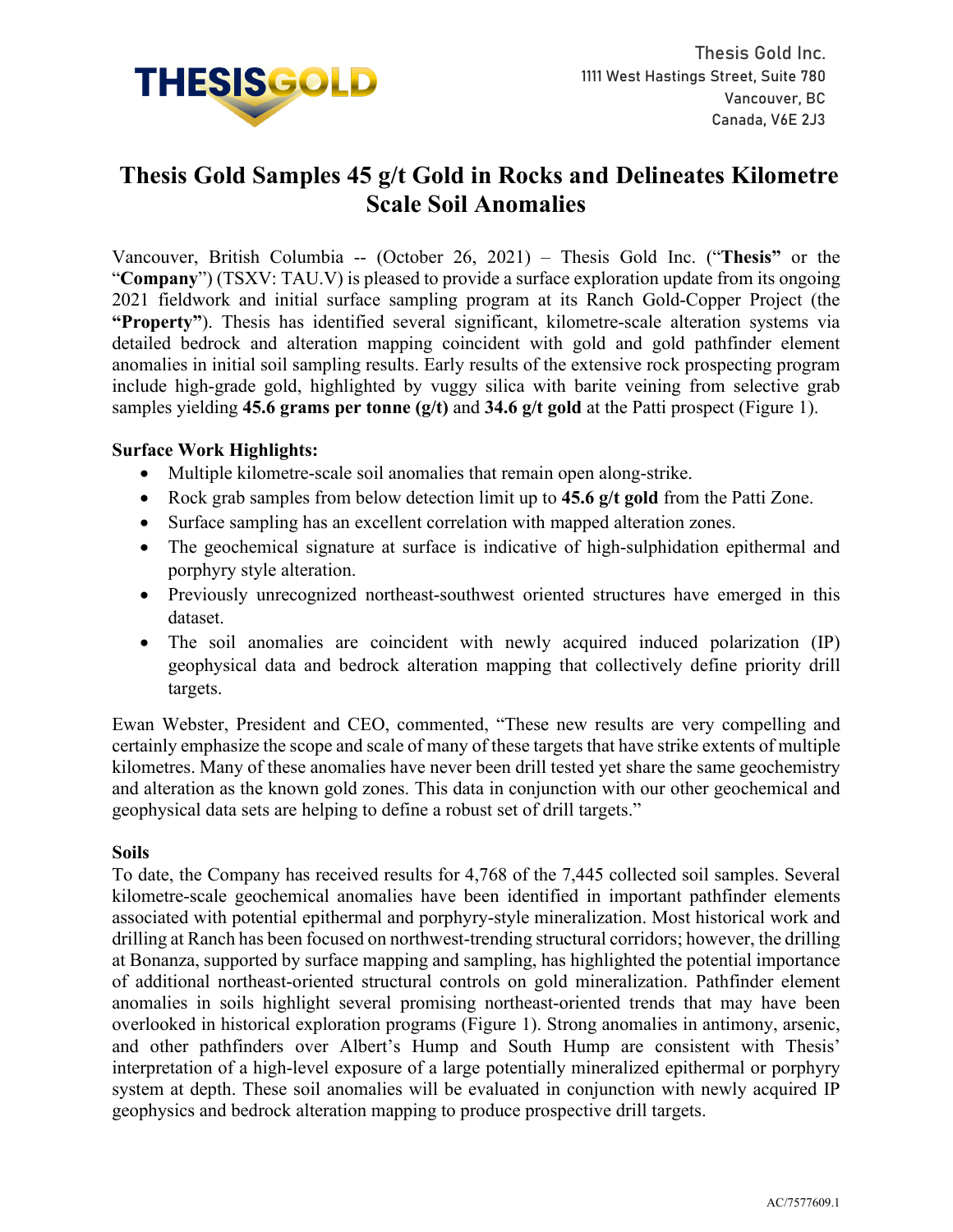

# **Rocks**

Thesis has received 458 rock assay results out of 712 collected samples. Highlights from assays received include **gold values** of **45.6 g/t**, **34.6 g/t,** and **7.05 g/t** at Patti, **2.34 g/t** at South Hump, and **1.75 g/t and 1.47 g/t** east of Bingo. Rock geochemistry has also confirmed strong associations between gold grades and important pathfinder elements.

**Figure 1:** i) Bedrock alteration mapping with rock grab highlights. ii) Gold-in-soil samples showing strong anomalies in the Patti-Steves zone and a muted response where pathfinders are strongly elevated over South Hump in the interpreted upper portion of the system. iii) Antimony-in-soils featuring three prominent, kilometre-scale, southwest-northeast oriented trends that cut stratigraphy. iv) Strong arsenic-in-soils anomalies over the South Hump and Patti zones. v) Lead-in-soils anomalies over the South Hump and Patti zones. vi) Strong zinc-in-soils anomalies over the South Hump zone.

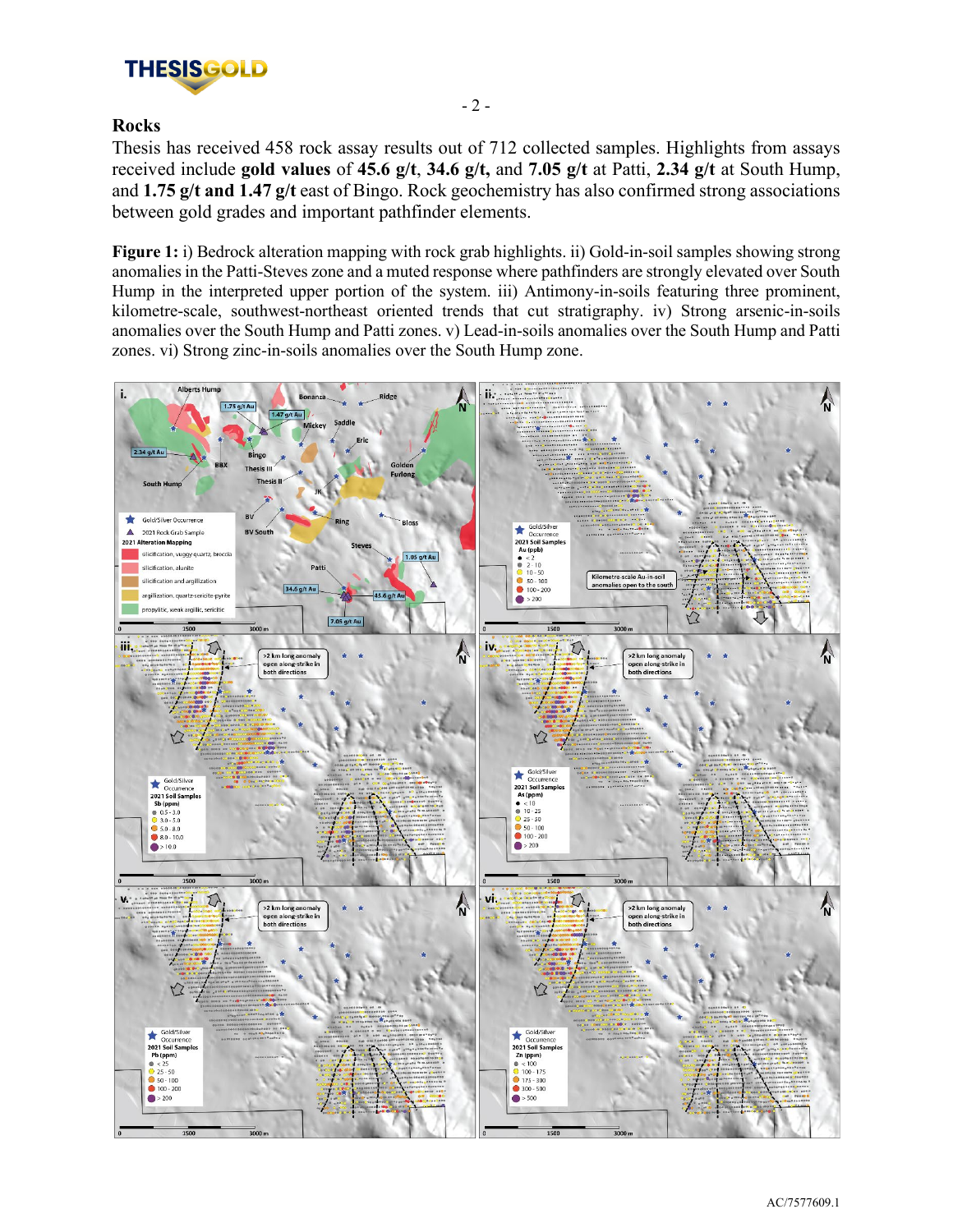

The Company is also pleased to announce it has entered into a letter agreement (the "**Letter Agreement**") dated October 19, 2021, with Taylor Wu, pursuant to which the Company acquired British Columbia mineral claim numbers 1066279 and 1066280 (the "**Acquisition**") (Figure 2). The mineral claims are all British Columbia mineral claims that were originally staked and are owned by an arm's length third party, Mr. Wu (the "**Vendor**"). Under the terms of the Letter Agreement, the Company paid cash consideration the amount of \$4,000 plus the cost of transferring the title of the mineral claims to the Company. No finder's fees were paid in connection with the Acquisition.

- 3 -

Figure 2: Ranch project outline and inset showing the acquired claims.



In addition, the Company has granted a total of 1,350,000 incentive stock options to directors, officers, employees, and consultants. The incentive stock options vest immediately and may be exercised at a price of \$1.35 per common share for a period of five years from the date of grant, subject to the terms of Company's 10% rolling stock option plan and the policies of the TSX Venture Exchange.

#### **Quality Assurance and Control**

Results from samples were analyzed at ALS Global Laboratories (Geochemistry Division) in Vancouver, Canada (an ISO/IEC 17025:2017 accredited facility). The sampling program was undertaken by Company personnel under the direction of Rob L'Heureux, P.Geol. A secure chain of custody is maintained in transporting and storing of all samples. Gold was assayed using a fire assay with atomic emission spectrometry and gravimetric finish when required  $(+10 \text{ g/t}$  Au). Drill intervals with visible gold were assayed using metallic screening. Rock chip samples from outcrop/bedrock are selective by nature and may not be representative of the mineralization hosted on the project.

The technical content of this news release has been reviewed and approved by Michael Dufresne, M.Sc, P.Geol., P.Geo., a qualified person as defined by National Instrument 43-101.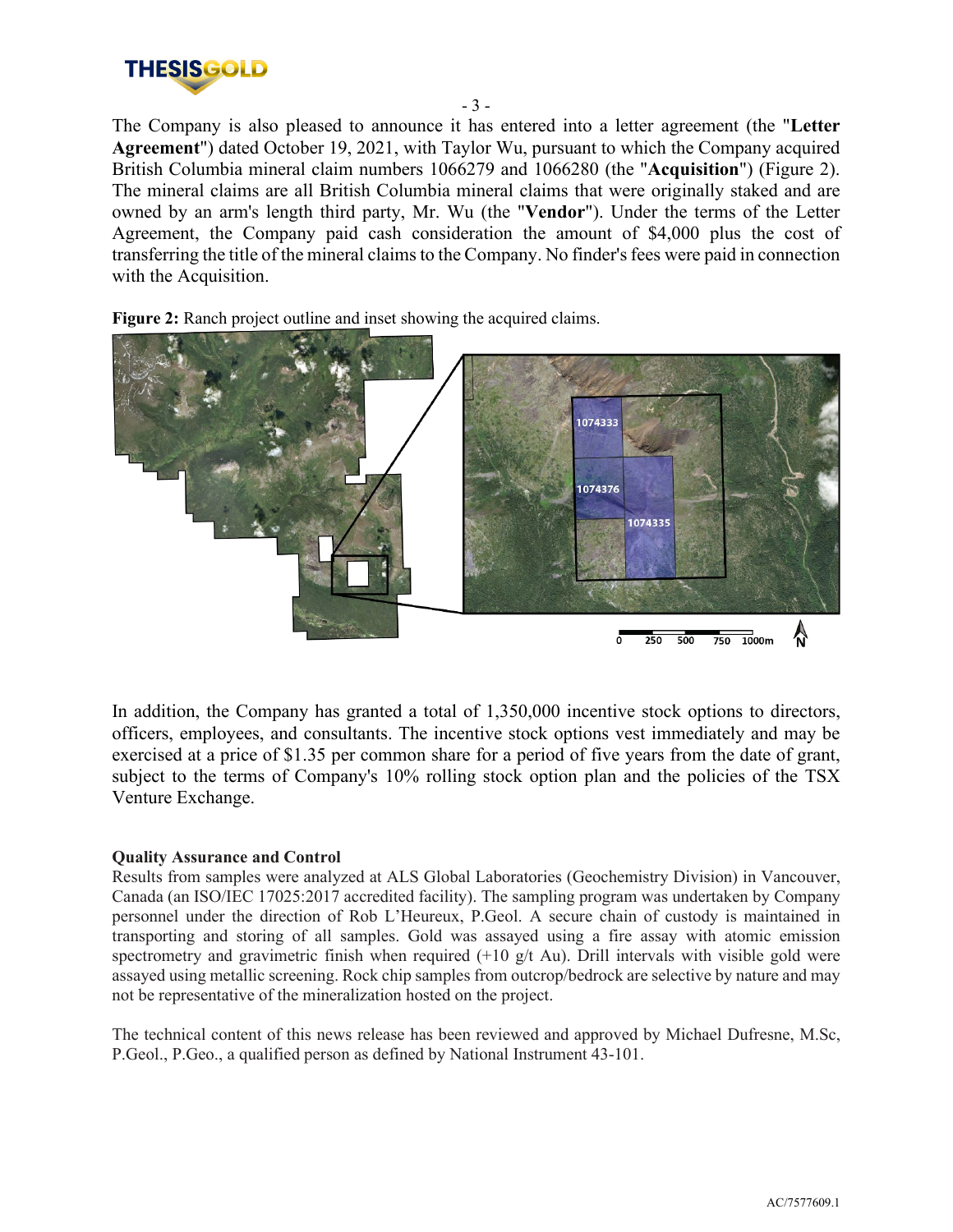

On behalf of the Board of Directors **Thesis Gold Inc.**

*"Ewan Webster"*

Ewan Webster Ph.D., P.Geo. President, CEO and Director

#### **About Thesis Gold Inc.**

Thesis Gold is a mineral exploration company focused on proving and developing the resource potential of the 17,832-hectare Ranch Gold Project located in the "Golden Horseshoe" area of northern British Columbia, approximately 300 km north of Smithers, B.C. For further details about the Ranch Gold Project and the 2021 drill program, please click here and watch the videos on the project.

**Neither the TSX Venture Exchange nor its Regulation Services Provider (as that term is defined in the policies of the TSX Venture Exchange) accept responsibility for the adequacy or accuracy of this press release.**

#### *Cautionary Statement Regarding Forward-Looking Information*

*This press release contains "forward-looking information" within the meaning of applicable Canadian securities legislation. Forward-looking information includes, without limitation, statements regarding the use of proceeds from the Company's recently completed financings, and the future plans or prospects of the Company. Generally, forward-looking information can be identified by the use of forward-looking terminology such as "plans", "expects" or "does not expect", "is expected", "budget", "scheduled", "estimates", "forecasts", "intends", "anticipates" or "does not anticipate", or "believes", or variations of such words and phrases or state that certain actions, events or results "may", "could", "would", "might" or "will be taken", "occur" or "be achieved". Forward-looking statements are necessarily based upon a number of assumptions that, while considered reasonable by management, are inherently subject to business, market and economic risks, uncertainties and contingencies that may cause actual results, performance or achievements to be materially different from those expressed or implied by forward-looking statements. Although the Company has attempted to identify important factors that could cause actual results to differ materially from those contained in forward-looking information, there may be other factors that cause results not to be as anticipated, estimated or intended. There can be no assurance that such information will prove to be accurate, as actual results and future events could differ materially from those anticipated in such statements. Accordingly, readers should not place undue reliance on forward-looking information. Other factors which could materially affect such forward-looking information are described in the risk factors in the Company's most recent annual management's discussion and analysis which is available on the Company's profile on SEDAR at www.sedar.com. The Company does not undertake to update any forward-looking information, except in accordance with applicable securities laws.*

## **For further information:**

Nick Stajduhar **Director** Email: [nicks@thesisgold.com](mailto:nicks@thesisgold.com)